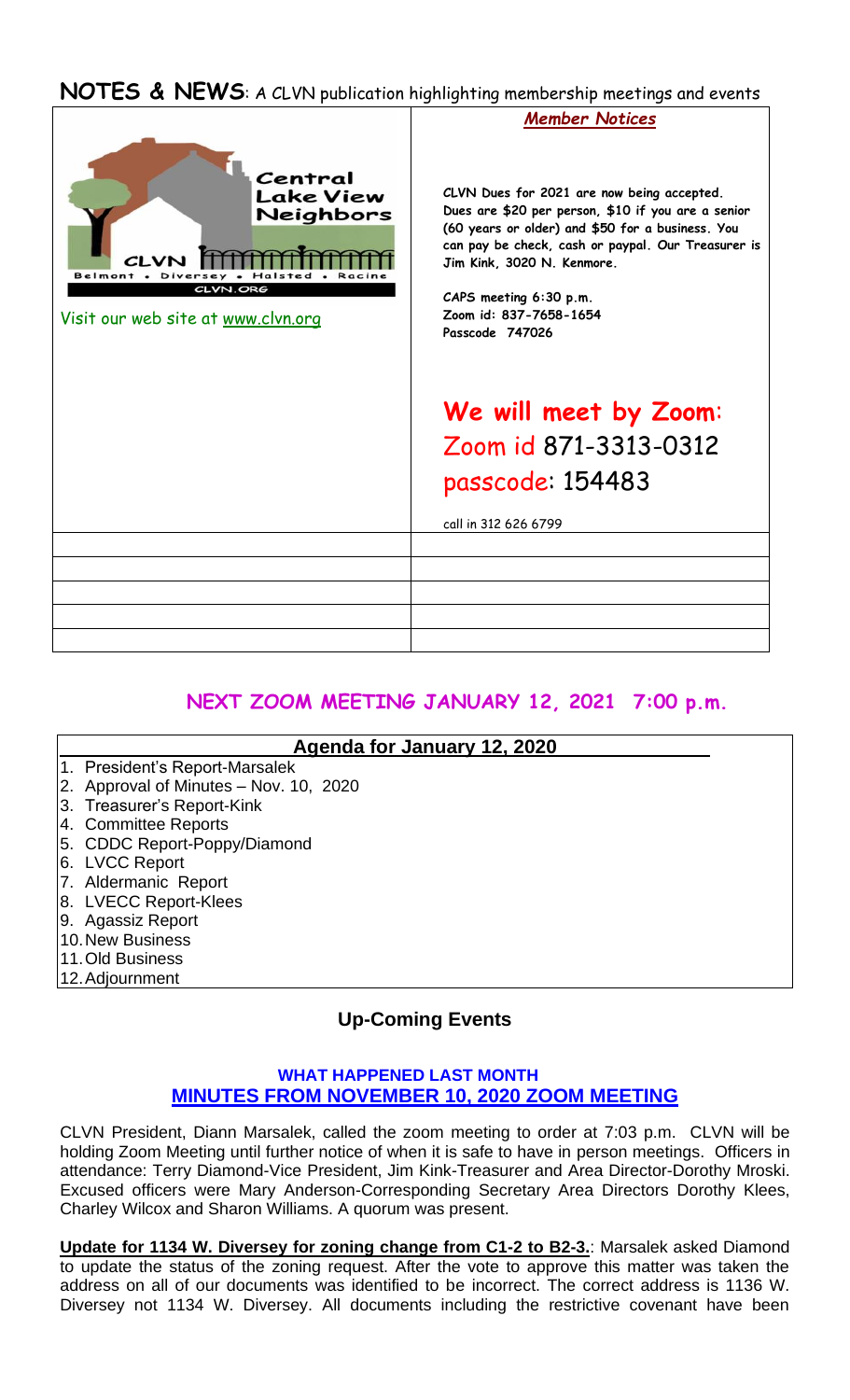corrected to reflect the correct address of 1136 W. Diversey.

**President's Report:** The Community Policing and CLVN meeting for 2021 will be Jan. 12, March 9, May 11, July 13, Sept. 14, Nov. 9. Marsalek reminded members that CLVN dues for 2021 are due on January 1, 2021 and are now being accepted. You can pay on PayPal or send to our Treasurer, Jim Kink at 3020 N. Kenmore, Chicago. Unfortunately due to COV19 we will not have our annual holiday party in December. We will continue with Zoom meetings until it is safe to meet in person.

**Treasurer's Report**: Kink reported we have 32 paid members so far for 2021 which comprise of 17 seniors and 15 individual memberships. Most dues are paid Oct-March so we should be on track for dues renewals. The flower sale proceeds were good. We did donate \$1000.00 to the Lake View Food Pantry. Marsalek informed us that this was discussed at the July meeting and no vote was taken to approve this request. Diamond made a motion to ratify the payment to the Lake View Food Pantry which was seconded by Marsalek. The motion passed unanimously. There has not been much spending for the organization. The bank account has a balance of \$17,019.77.

**Beautification Report:** Marsalek reported she has been in contact with Agassiz and Ald. Tunney about the stones being replaced in the tree boxes at the school that were removed by a private contractor at the school. She will keep everyone informed of the progress.

**Nominating Committee Report/Elections:** The CLVN slate of officers for 2021 is all the current officers. Jackie Price made a motion to accept the slate and to elect the officers for 2021 which was seconded by Frank Nussbaum. The motion passed unanimously.

**Ald. Report**: Calvin Cottrell, the new Community Outreach Representative from Ald. Tunney's office reported: Cottrell has been working in the office for approximately three months and lives in Lakeview. There will be a community conversation with the police to form the 2021 strategic plan on Nov. 21, 2020 from noon -3 p.m. Crime is down in the 19<sup>th</sup> District. Residents should advocate for police resources to stay in the District and not have our police redeployed to other areas of the City. This should be addressed at the community conversation. Parking stickers are available to purchase in the Alderman's office but they do have limited hours due to COVID19. Ald. Tunney has worked with the City to provide a grant program to the hospitality industry in which they can apply for a \$10,000.00 grant in which the money does not need to be repaid. There is an application that must be completed for the grant. Cottrell's contact info is [calvin.cotrell@cityofchicago.org.](mailto:calvin.cotrell@cityofchicago.org) Ald. Tunney was also in attendance and discussed the City Budget that has been presented. He does not favor any increase in property taxes and will look for other resources. The Forestry Dept. has been working in the ward and addressing trees on sweeping days when cars are not parked on the street. Ald. Tunney hopes for more street sweeping to gather more leaves and clean the streets before we have snow. Marsalek thanked Ald. Tunney and his staff for their service to the ward and their quick response to inquiries made to their office.

**Congressman Quigley Report**: Erica Reardon spoke for the Congressman. They hope to have a COVID19 stimulus package approved in the future. Call their office if you need assistance on items they address.

**Approval of Sept. 8, 2020 Minutes**: A motion was made by Jim Kink to approve the minutes from Sept. 8, 2020 which was seconded by Jackie Price. The motion passed unanimously.

**Planning & Zoning Committee Report:** Diamond reported the address for 1136 W. Diversey has been corrected on all the documents.

**CDDC Report**: Diamond reported two items were addressed. The first item was 835 W. Addison which is the Lake View Lutheran Church. The property is for sale. The church will remain on the first floor and apartments will be on the floors above the church. The next item at 3440 N. Broadway will be a parking garage and motel. The next meeting is in January 2021.

**LVCC Report:** No report.

**Lake View East Chamber of Commerce**: No report.

**Agassiz**- Price reported the elections for the local school council will occur on Nov. 18. On Nov. 12 three names for the new school name for Agassiz will be presented to the school council that was